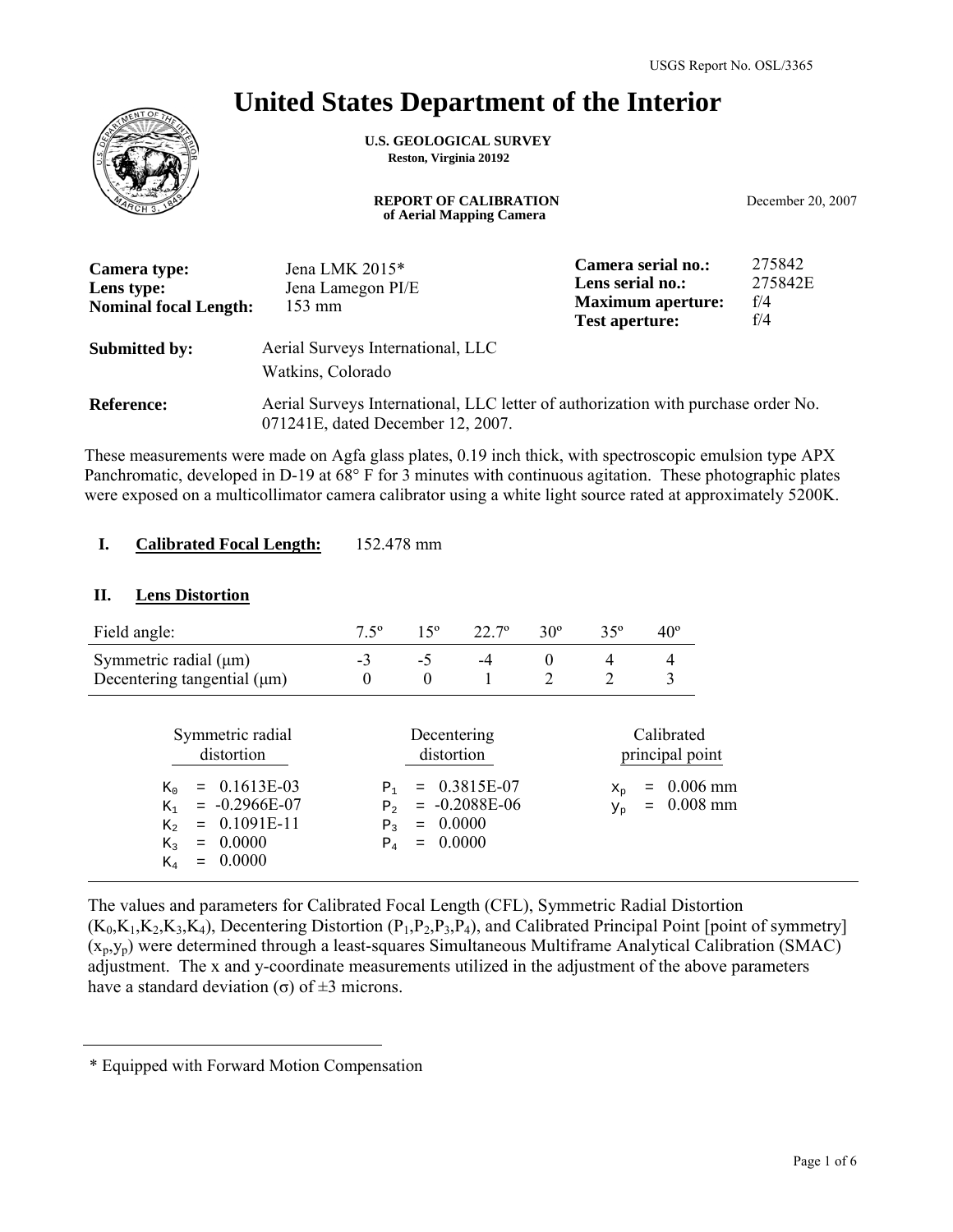### **III. Lens Resolving Power in cycles/mm**

| Area-weighted average resolution: |     | 106  |     |              |            |    |    |
|-----------------------------------|-----|------|-----|--------------|------------|----|----|
| Field angle:                      |     |      |     | $22.7^\circ$ | $30^\circ$ |    |    |
| Radial Lines                      | 113 | 159. | 134 | 113          | 113        | 95 |    |
| <b>Tangential Lines</b>           | 113 | 134  | 113 | 95           | 95         |    | 95 |

The resolving power is obtained by photographing a series of test bars and examining the resultant image with appropriate magnification to find the spatial frequency of the finest pattern in which the bars can be counted with reasonable confidence. The series of patterns has spatial frequencies from 5 to 268 cycles/mm in a geometric series having a ratio of the 4th root of 2. Radial lines are parallel to a radius from the center of the field, and tangential lines are perpendicular to a radius.

### **IV. Filter Parallelism**

The two surfaces of the Jena 405 filter No. 51993, the 490 filter No. 275583 and the 530 filter No. 275580 accompanying this camera are within 10 seconds of being parallel.

The 490 filter was used for the calibration.

### **V. Shutter Calibration**

|        |              |              | Indicated Time Rise Time Fall Time $\frac{1}{2}$ Width Time Nom. Speed Efficiency |       |               |
|--------|--------------|--------------|-----------------------------------------------------------------------------------|-------|---------------|
| (sec)  | $(\mu \sec)$ | $(\mu \sec)$ | (ms)                                                                              | (sec) | $\frac{1}{2}$ |
| 1/125  | 2205         | 2031         | 11.84                                                                             | 1/95  | 89            |
| 1/250  | 1043         | 1014         | 5.89                                                                              | 1/190 | 89            |
| 1/500  | 508          | 498          | 2.88                                                                              | 1/390 | 89            |
| 1/1000 | 252          | 256          | 1.44                                                                              | 1/780 | 89            |

The effective exposure times were determined with the lens at aperature f/4. The method is considered accurate within 3 percent. The technique used is described in International Standard ISO 516:1999(E).

### **VI. Magazine Platen**

The platens mounted in Jena LMK-K 24/120 film magazines No. 271821, No. 271902 and No. 273505 do not depart from a true plane by more than  $13 \mu m (0.0005 \text{ in}).$ 

The platens for these film magazines are equipped with an identification marker that will register "271821" for magazine No. 271821, "271902" for magazine No. 271902 and "273505" for magazine No. 273505, in the data strip area for each exposure.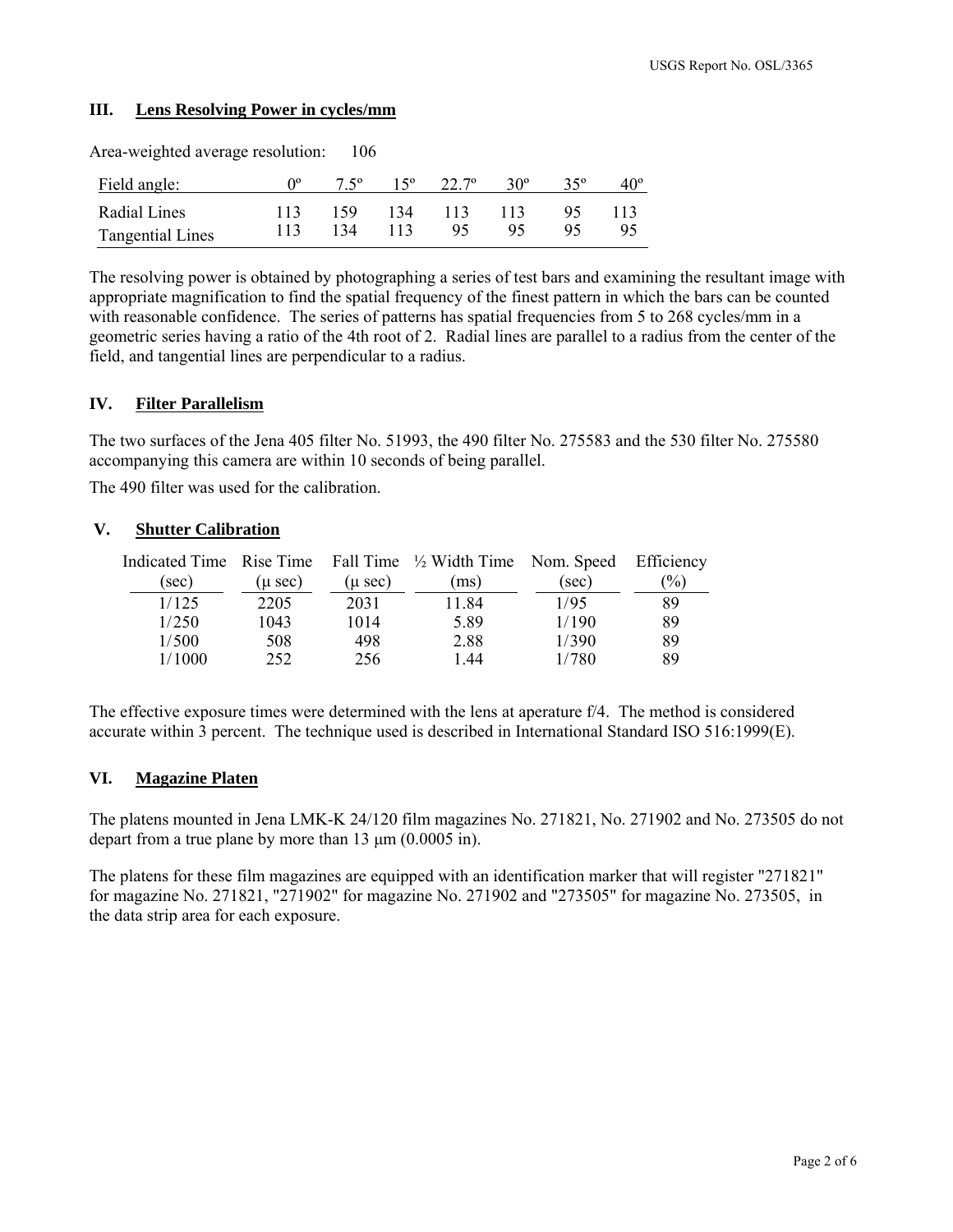### **VII. Principal Point and Fiducial Mark Coordinates**



Positions of all points are referenced to the principal point of autocollimation (PPA) as origin. The diagram indicates the orientation of the reference points when the camera is viewed from the back, or a contact positive with the emulsion up. The data strip is to the left.

|       |                              |                                         |                                                                                     |            | X coordinate (mm) |          | Y coordinate (mm) |  |
|-------|------------------------------|-----------------------------------------|-------------------------------------------------------------------------------------|------------|-------------------|----------|-------------------|--|
|       |                              |                                         | Indicated principal point, corner fiducials                                         |            | .013              |          | $-.004$           |  |
|       |                              |                                         | Indicated principal point, midside fiducials                                        |            | .009              |          | .001              |  |
|       |                              |                                         | Principal point of autocollimation (PPA)                                            |            | .000              |          | .000              |  |
|       |                              |                                         | Calibrated principal point (point of symmetry)                                      |            | .006              |          | .008              |  |
|       |                              | <b>Fiducial Marks</b>                   |                                                                                     |            |                   |          |                   |  |
|       |                              |                                         |                                                                                     |            | $-109.990$        |          | $-110.000$        |  |
|       |                              | $\overline{c}$                          |                                                                                     |            | 110.020           |          | 109.997           |  |
|       |                              | 3                                       |                                                                                     |            | $-109.987$        |          | 109.995           |  |
|       |                              | 4                                       |                                                                                     |            | 110.010           |          | $-110.000$        |  |
|       |                              | 5                                       |                                                                                     |            | $-111.994$        |          | .001              |  |
|       |                              | 6                                       |                                                                                     |            | 112.019           |          | .000              |  |
|       |                              | $\overline{7}$                          |                                                                                     |            | .010              |          | 111.995           |  |
|       |                              | 8                                       |                                                                                     |            | .007              |          | $-111.997$        |  |
| VIII. |                              | <b>Distances Between Fiducial marks</b> |                                                                                     |            |                   |          |                   |  |
|       | Corner fiducials (diagonals) |                                         | $1-2$ :                                                                             | 311.132 mm |                   | $3-4$ :  | 311.121 mm        |  |
|       |                              |                                         | Lines joining these markers intersect at an angle o $90^{\circ}$ 00' 08"            |            |                   |          |                   |  |
|       | Midside fiducials            |                                         | $5-6$ :<br>Lines joining these markers intersect at an angle o $89^{\circ}$ 59' 57" | 224.013 mm |                   | $7 - 8:$ | 223.992 mm        |  |
|       | Corner fiducials (perimeter) |                                         | $1-3:$                                                                              | 219.994 mm |                   | $2 - 3:$ | 220.007 mm        |  |
|       |                              |                                         | $1-4:$                                                                              | 220.000 mm |                   | $2-4:$   | 219.997 mm        |  |
|       |                              |                                         |                                                                                     |            |                   |          |                   |  |

The Method of measuring these distances is considered accurate within 0.003 mm

**Note:** For GPS applications, the nominal entrance pupil distance from the focal plane is 241 mm.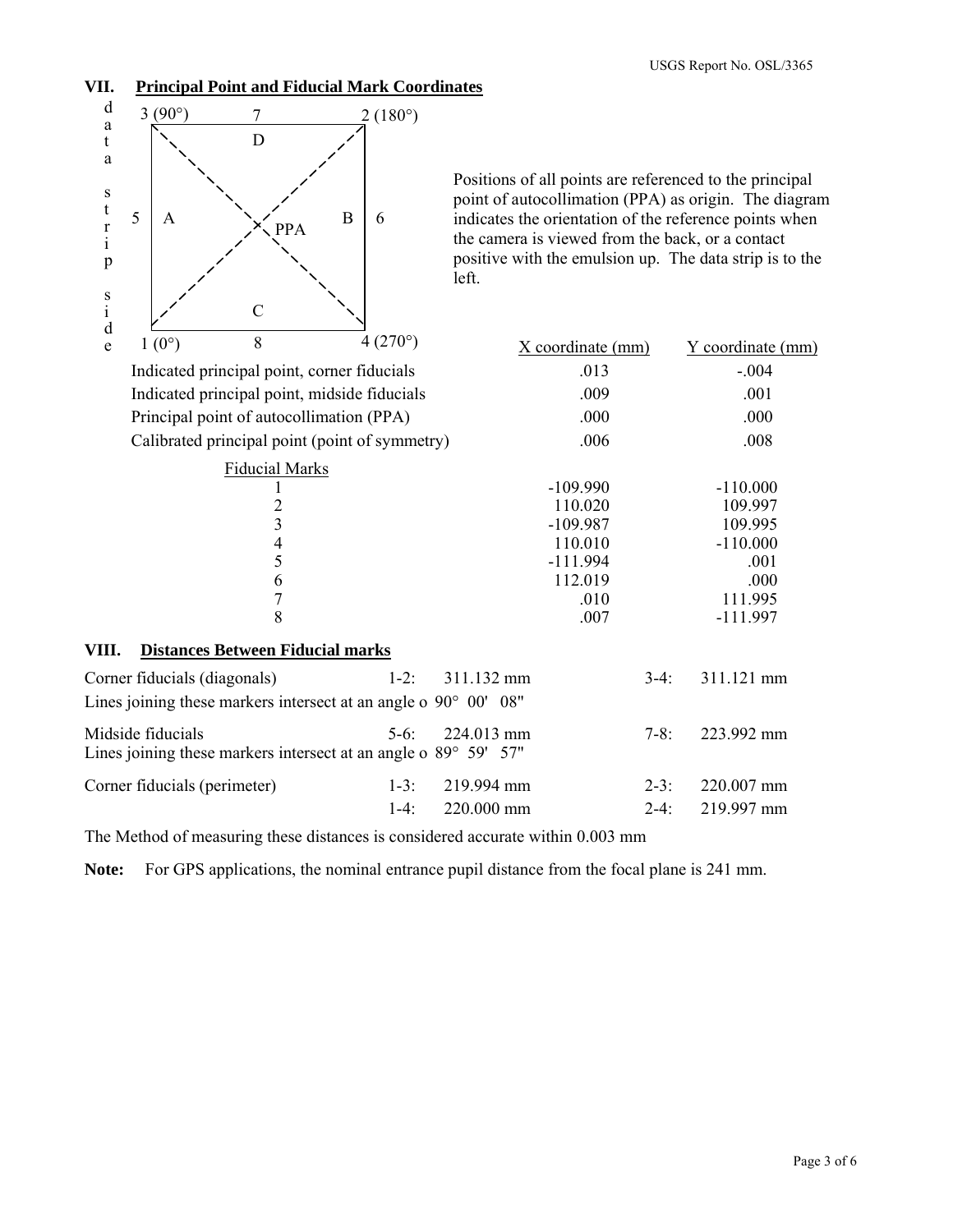### **Base/Height ratio:** 0.6 **Maximum angle of field tested:**

 $40^{\circ}$ 



 Stereomodel Test Point Array (values in micrometers)

The values shown on the diagram are the average departures from flatness (at negative scale) for two computer-simulated stereo models. The values are based on comparator measurements on Kodak 4425 copy film made from Kodak 2405 flim exposures. These measurements are considered accurate to within 5 μm.

### **X. System Resolving Power on film in cycles/mm**

| Area-weighted average resolution: 47 |    |             |            |       |            |     | Film: Type $2405$ |
|--------------------------------------|----|-------------|------------|-------|------------|-----|-------------------|
| Field angle:                         |    | $7.5^\circ$ | $15^\circ$ | 22.7° | $30^\circ$ | 35° | $40^\circ$        |
| Radial Lines                         | 57 | 57          | 48         | 48    | 48         | 48  | 48                |
| <b>Tangential Lines</b>              | 57 | 48          | 48         | 48    | 48         | 40  | 40                |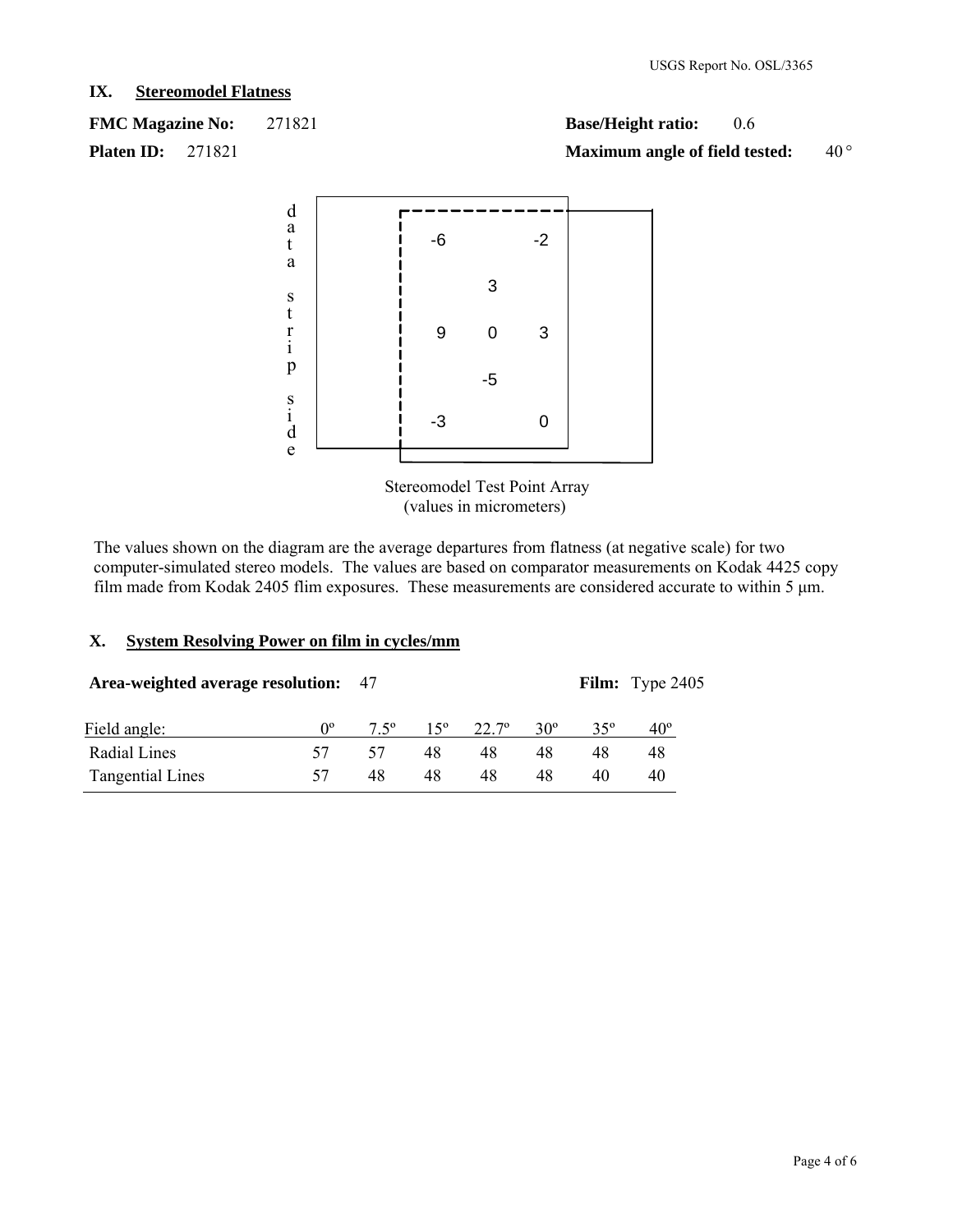### **IX. Stereomodel Flatness**

**Platen ID:** 271902 **FMC Magazine No:** 271902

#### **Base/Height ratio:** 0.6 **Maximum angle of field tested:**  $40^{\circ}$



 Stereomodel Test Point Array (values in micrometers)

The values shown on the diagram are the average departures from flatness (at negative scale) for two computer-simulated stereo models. The values are based on comparator measurements on Kodak 4425 copy film made from Kodak 2405 flim exposures. These measurements are considered accurate to within 5 μm.

### **X. System Resolving Power on film in cycles/mm**

| Area-weighted average resolution: 45 |    |               |            |       |            |    | Film: Type $2405$ |
|--------------------------------------|----|---------------|------------|-------|------------|----|-------------------|
| Field angle:                         |    | $7.5^{\circ}$ | $15^\circ$ | 22.7° | $30^\circ$ |    | $40^\circ$        |
| Radial Lines                         | 57 | 48            | 48         | 48    | 48         | 40 | 40                |
| <b>Tangential Lines</b>              | 57 | 48            | 48         | 48    | 48         | 40 | 40                |